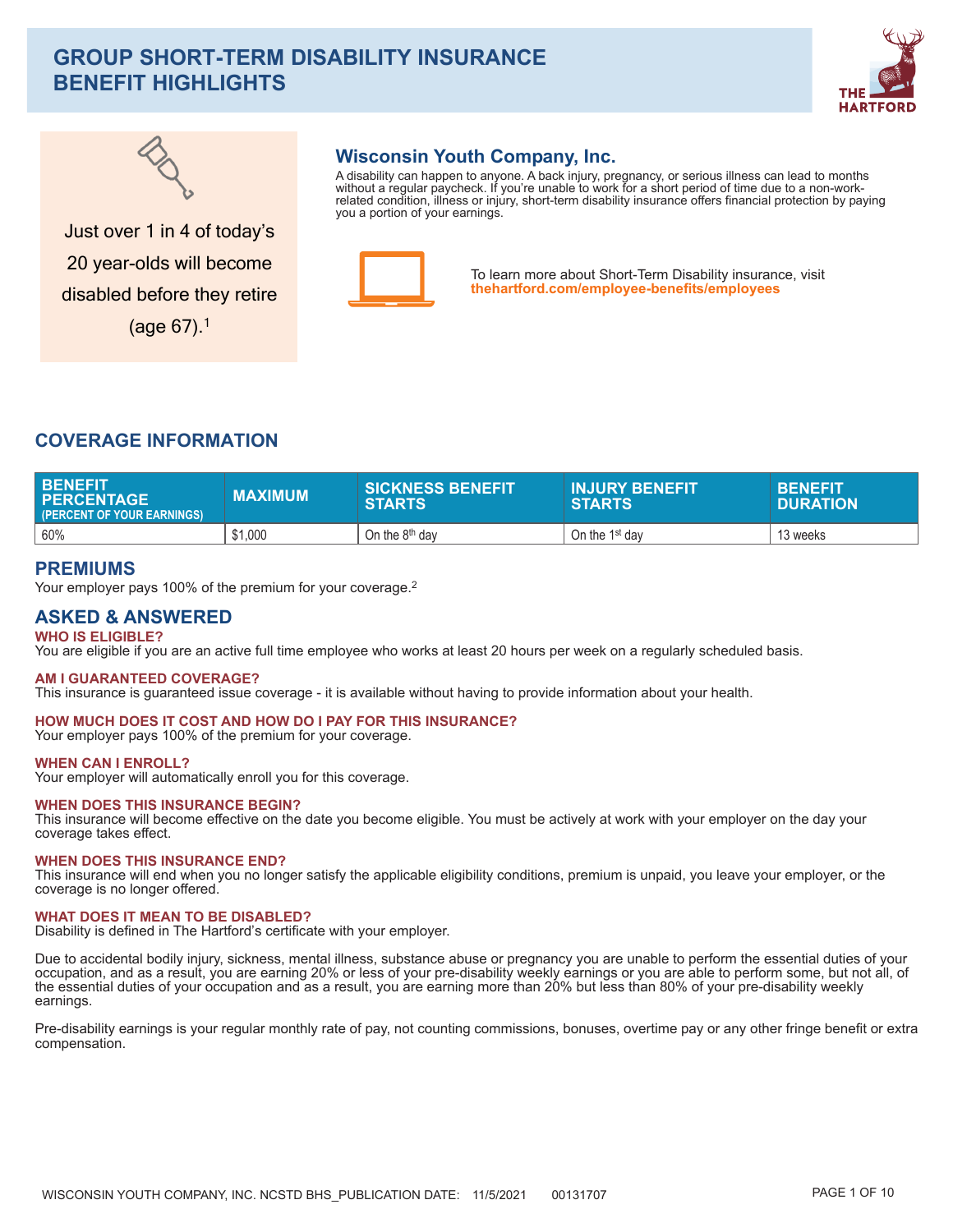1U.S. Social Security Administration Fact Sheet. Web. 14 October 2020 https://www.ssa.gov/news/press/factsheets/basicfact-alt.pdf ^2Rates and/or benefits may be changed on class basis.

#### **The Buck's Got Your Back ®**

The Buck's Got Your Back <sup>®</sup><br>The Hartford® is The Hartford Financial Services Group, Inc. and its subsidiaries, including underwriting company Hartford Life and Accident Insurance Company. Home Office is Hartford, CT. All

2020 The Hartford.<br>The Hartford compensates both internal and external producers, as well as others, for the sale and service of our products. For additional information regarding Hartford's compensation practices, please

5962e NS 05/21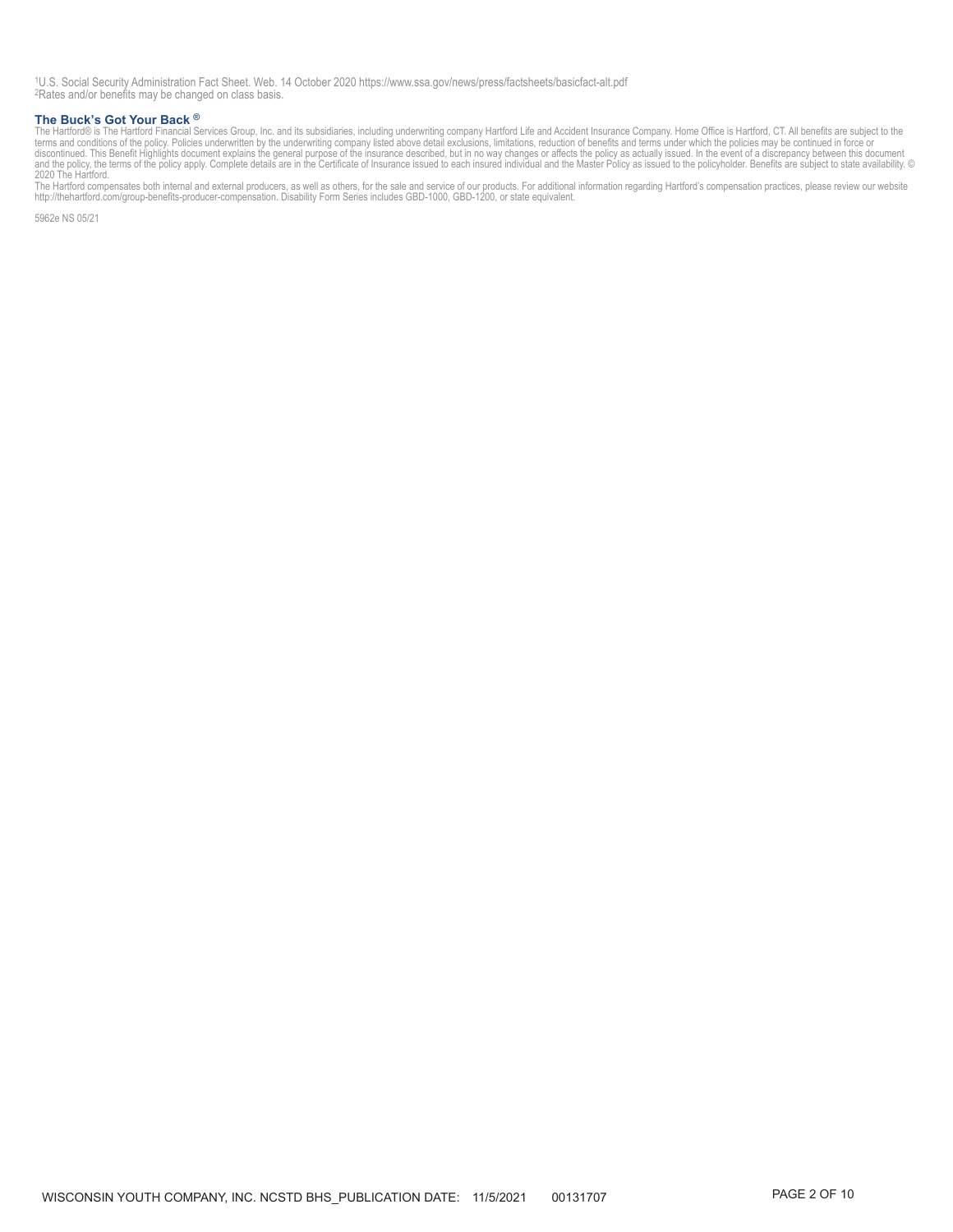# **GROUP LONG-TERM DISABILITY INSURANCE BENEFIT HIGHLIGHTS**





More than 1 in 4 adults in

the U.S. has some type of disability.<sup>1</sup>

# **Wisconsin Youth Company, Inc.**

A disability can happen to anyone. Long-term disability insurance helps protect your paycheck if you're unable to work for a long period of time after a serious condition, injury or sickness.



To learn more about Long-Term Disability insurance, visit thehartford.com/employee-benefits/employees

# **COVERAGE INFORMATION**

| <b>BENEFIT</b><br><b>PERCENTAGE</b><br><b>(PERCENT OF YOUR)</b><br><b>EARNINGS)</b> | <b>MAXIMUM</b> | <b>MINIMUM</b><br><b>(BASED ON MONTHLY)</b><br><b>INCOME LOSS BEFORE</b><br><b>THE DEDUCTION OF ,</b><br><b>OTHER INCOME BENEFITS)</b> | <b>BENEFIT</b><br><b>STARTS</b><br><b>(ELIMINATION)</b><br>PERIOD) | <b>BENEFIT DURATION</b>                                                                                                                                                       |
|-------------------------------------------------------------------------------------|----------------|----------------------------------------------------------------------------------------------------------------------------------------|--------------------------------------------------------------------|-------------------------------------------------------------------------------------------------------------------------------------------------------------------------------|
| 60%                                                                                 | \$6,000        | The greater of \$100 or 10%<br>of the benefit                                                                                          | After 90 days<br>disabled                                          | Disabled before: Age 63<br>Benefit duration: As long as you are disabled<br>Benefit duration maximum: The greater of your Social Security Normal<br>Retirement Age or 4 years |

# **PREMIUMS**

Your employer pays 100% of the premium for your coverage.<sup>2</sup>

# **ASKED & ANSWERED**

## **WHO IS ELIGIBLE?**

You are eligible if you are an active full time employee who works at least 20 hours per week on a regularly scheduled basis.

### **AM I GUARANTEED COVERAGE?**

This insurance is guaranteed issue coverage – it is available without having to provide information about your health.

This coverage is subject to a pre-existing condition exclusion. Please refer to the Limitations & Exclusions sheet provided with this benefit highlights sheet for more information on limitations and exclusions, such as pre-existing conditions.

## **WHEN CAN I ENROLL?**

Your employer will automatically enroll you for this coverage.

### **WHEN DOES THIS INSURANCE BEGIN?**

This insurance will become effective on the date you become eligible. You must be actively at work with your employer on the day your coverage takes effect.

### **WHEN DOES THIS INSURANCE END?**

This insurance will end when you no longer satisfy the applicable eligibility conditions, premium is unpaid, you leave your employer, or the coverage is no longer offered.

### **WHAT DOES IT MEAN TO BE DISABLED?**

Disability is defined in The Hartford's certificate with your employer. Typically, disability means that you cannot perform one or more of the essential duties of your occupation due to injury, sickness, pregnancy or other medical condition covered by the insurance, and as a result, your current monthly earnings are less than 80% of your pre-disability earnings. elimination period, you must be prevented from performing one or more of the essential duties of any occupation and as a result, your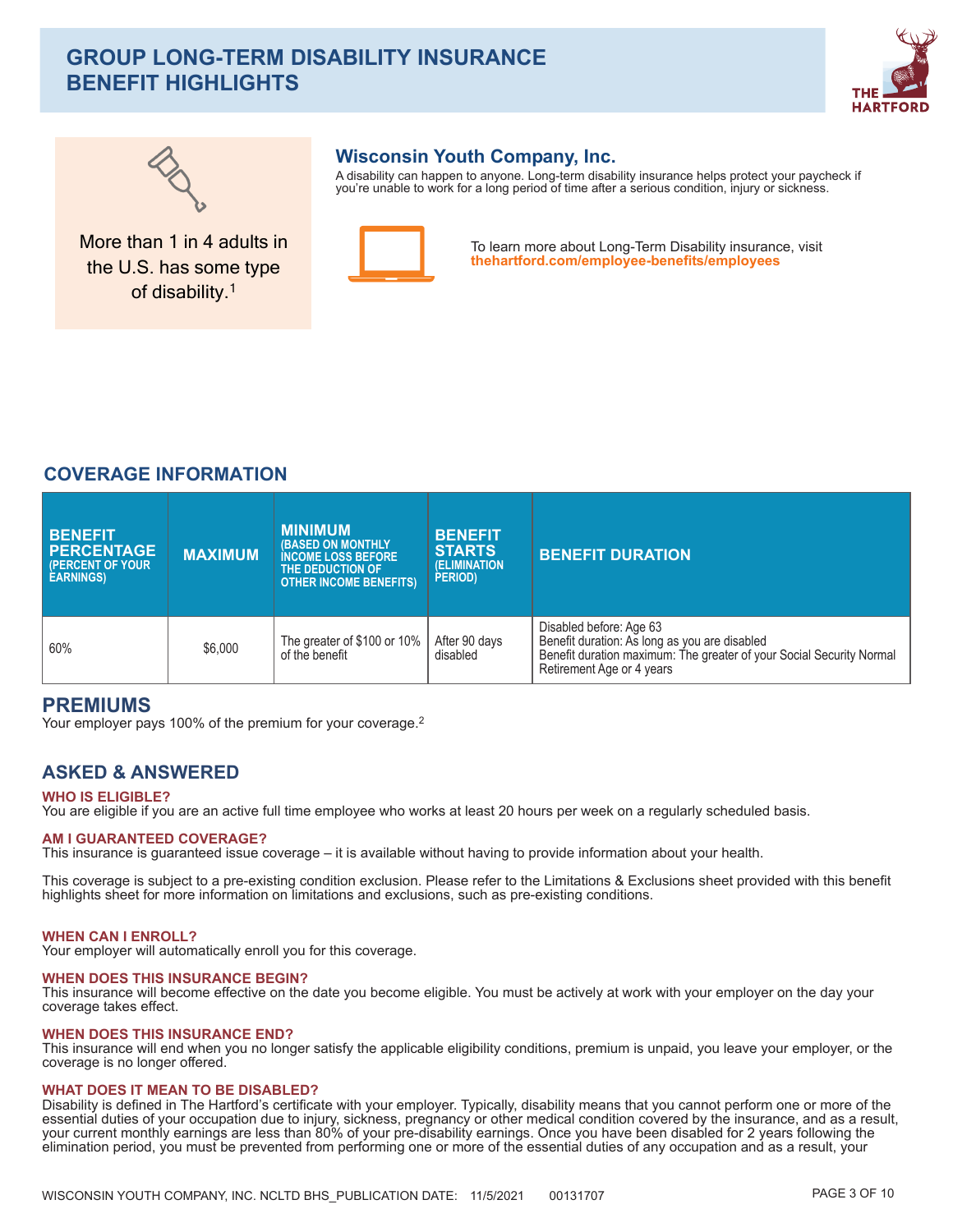current monthly earnings are less than or equal to 80% of your pre-disability earnings.

Pre-disability earnings is your regular monthly rate of pay, not counting commissions, bonuses, overtime pay or any other fringe benefit or extra compensation.

1Center for Disease Control and Prevention "Disability Impacts All of Us," September 2020: https://www.cdc.gov/ncbddd/disabilityandhealth/infographic-disability-impacts-all.html, as viewed on 10/14/2020

<sup>2</sup>Rates and/or benefits may be changed on a class basis.

### **The Buck's Got Your Back ®**

The Buck's Got Your Back ®<br>The Hartford® is The Hartford Financial Services Group, Inc. and its subsidiaries, including underwriting company Hartford Life and Accident Insurance Company. Home Office is Hartford, CT. All be

© 2020 The Hartford.<br>The Hartford compensates both internal and external producers, as well as others, for the sale and service of our products. For additional information regarding Hartford's compensation practices, plea

5962d NS 05/21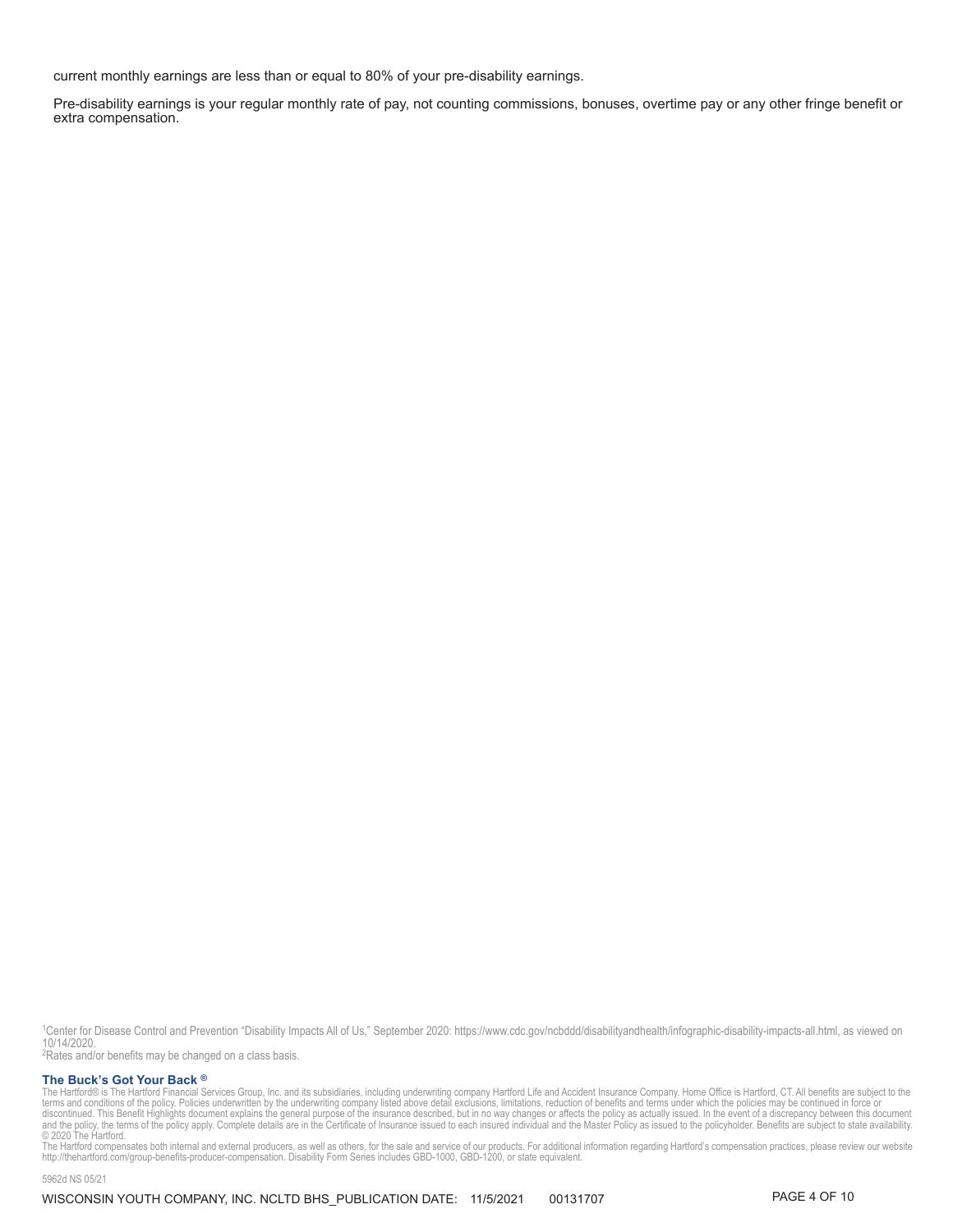# **BASIC GROUP TERM LIFE and ACCIDENTAL DEATH & DISMEMBERMENT INSURANCE BENEFIT HIGHLIGHTS**





More than half of Americans (53%) expressed a

heightened need for life insurance because of  $COVID-19.1$ 

# **Wisconsin Youth Company, Inc.**

The group term Life and Accidental Death and Dismemberment (AD&D) insurance available through your employer gives extra protection that you and your family may<br>need. Life and AD&D insurance offers financial protection by providing you coverage in case of an untimely death or an accident that destroys your income-earning ability. Life<br>benefits are disbursed to your beneficiaries in a lump sum in the event of your death.



To learn more about Life and AD&D insurance, visit thehartford.com/employee-benefits/employees

# **COVERAGE INFORMATION**

|                 | <b>APPLICANT LIFE COVERAGE</b>                  | <b>AD&amp;D COVERAGE</b> |
|-----------------|-------------------------------------------------|--------------------------|
| <b>Employee</b> | Benefit <sup><math>\leq</math></sup> : \$10,000 | AD&D: Included           |

# AD&D BENEFITS - PERCENT OF COVERAGE AMOUNT PER ACCIDENT

Covered accidents or death can occur up to 365 days after the accident. The total benefit for all losses due to the same accident will not exceed 100% of your coverage amount.

| <b>LOSS FROM ACCIDENT</b>                                                  | <b>COVERAGE</b> |
|----------------------------------------------------------------------------|-----------------|
| Life                                                                       | 100%            |
| Both Hands or Both Feet or Sight of Both Eyes                              | 100%            |
| One Hand and One Foot                                                      | 100%            |
| Speech and Hearing in Both Ears                                            | 100%            |
| Either Hand or Foot and Sight of One Eye                                   | 100%            |
| Movement of Both Upper and Lower Limbs (Quadriplegia)                      | 100%            |
| Movement of Both Lower Limbs (Paraplegia)                                  | 75%             |
| Movement of Three Limbs (Triplegia)                                        | 75%             |
| Movement of the Upper and Lower Limbs of One Side of the Body (Hemiplegia) | 50%             |
| Either Hand or Foot                                                        | 50%             |
| Sight of One Eye                                                           | 50%             |
| Speech or Hearing in Both Ears                                             | 50%             |
| Movement of One Limb (Uniplegia)                                           | 25%             |
| Thumb and Index Finger of Either Hand                                      | 25%             |

# **PREMIUMS**

Your employer pays 100% of the premium for your coverage.<sup>3</sup>

# **ASKED & ANSWERED**

**WHO IS ELIGIBLE?** You are eligible if you are an active full time employee who works at least 20 hours per week on a regularly scheduled basis.

<sup>2</sup>Your benefit will be reduced by 35% at age 65 and 50% at age 70. Reductions will be applied to the original amount.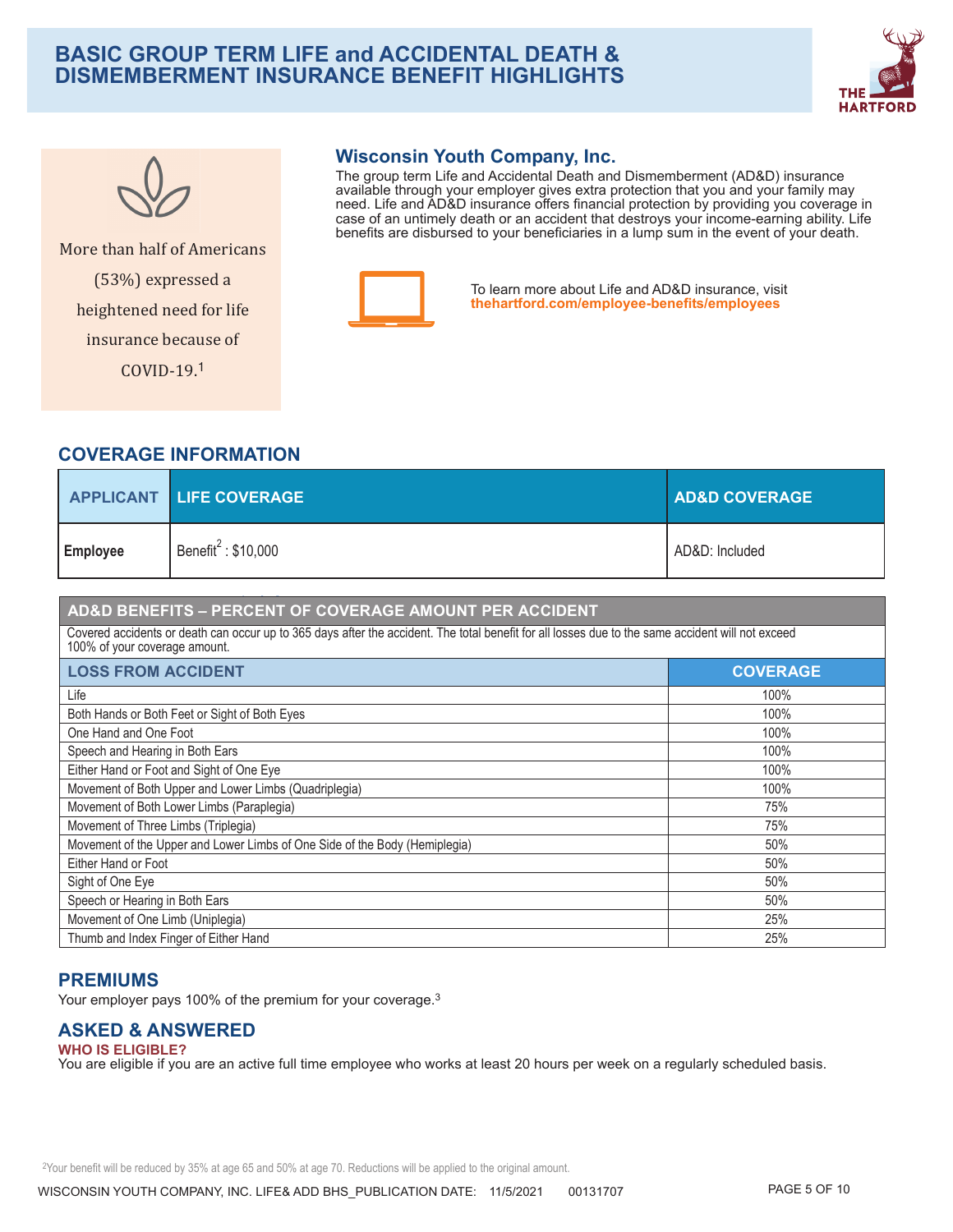### **AM I GUARANTEED COVERAGE?**

This insurance is guaranteed issue coverage - it is available without having to provide information about your health.

AD&D is available without having to provide information about your health.

#### **HOW MUCH DOES IT COST AND HOW DO I PAY FOR THIS INSURANCE?**

Your employer pays 100% of the premium for your (employee) coverage.

#### **WHEN CAN I ENROLL?**

Your employer will automatically enroll you for this coverage. If you have not already done so, you must designate a beneficiary.

#### **WHEN DOES THIS INSURANCE BEGIN?**

This insurance will become effective for you on the date you become eligible.

You must be actively at work with your employer on the day your coverage takes effect.

#### **WHEN DOES THIS INSURANCE END?**

This insurance will end when you no longer satisfy the applicable eligibility conditions, premium is unpaid, you are no longer actively working, you leave your employer, or the coverage is no longer offered.

### **CAN I KEEP THIS INSURANCE IF I LEAVE MY EMPLOYER OR AM NO LONGER A MEMBER OF THIS GROUP?**

Yes, you can take this life coverage with you. Coverage may be continued for you under a group portability certificate or an individual conversion life certificate. The specific terms and qualifying events for conversion and portability are described in the certificate. Conversion and portability are not available for AD&D coverage.

<sup>1</sup>LIMRA, Facts About Life 2020: https://www.limra.com/globalassets/limra/newsroom/fact-tank/fact-sheets/liam-facts-2020-final.pdf, as viewed on October 14, 2020.<br><sup>3</sup>Rates and/or benefits may be changed on a class basis.

#### The Buck's Got Your Back ®

The Hartford® is The Hartford Financial Services Group, Inc. and its subsidiaries, including underwriting company Hartford Life and Accident Insurance Company. Home Office is<br>Hartford, CT. All benefits are subject to the t benefits and terms under which the policies may be continued in force or discontinued. This Benefit Highlights document explains the general purpose of the insurance described, but in no way changes or affects the policy as actually issued. In the event of a discrepancy between this document and the policy, the terms of the policy apply. Complete details are in the Certificate of Insurance issued to each insured individual and the Master Policy as issued to the policyholder. Benefits are subject to state availability. © 2020 The Hartford.

The Hartford compensates both internal and external producers, as well as others, for the sale and service of our products. For additional information regarding The Hartford's compensation practices, please review our website http://thehartford.com/group-benefits-producer-compensation. Life Form Series includes GBD-1000, GBD-1100, or state equivalent. 5962a and 5962b NS 07/21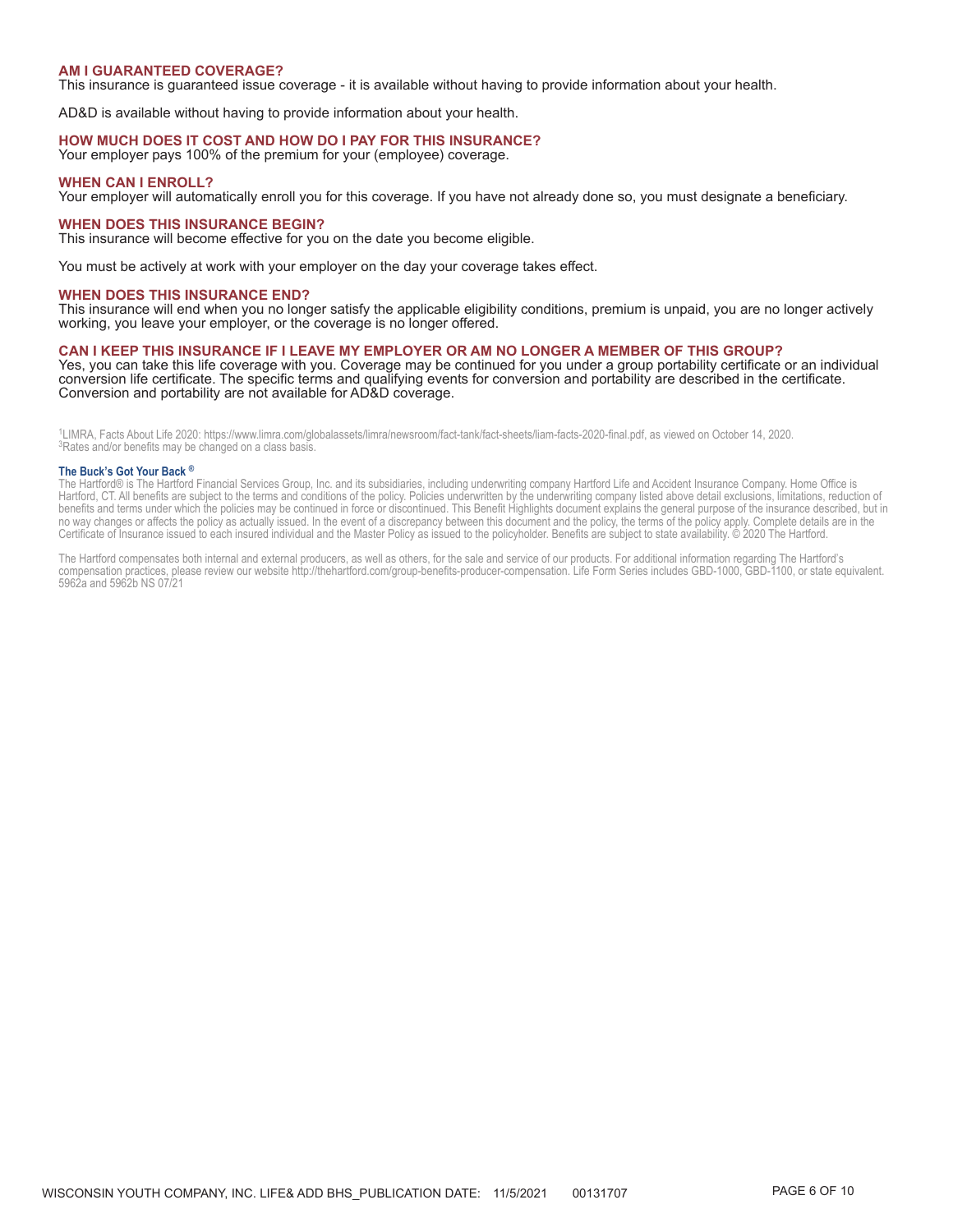# **LIMITATIONS & EXCLUSIONS**



This insurance coverage includes certain limitations and exclusions. The certificate details all provisions, limitations, and exclusions for this insurance coverage. A copy of the certificate can be obtained from your employer.

## **GROUP LIFE INSURANCE**

### GENERAL LIMITATIONS AND EXCLUSIONS

- Your basic life benefit will be reduced by 35% at age 65 and 50% at age 70. Reductions will be applied to the original amount.
- You must be a citizen or legal resident of the United States, its territories and protectorates.
- 5962a NS 05/21 Life Form Series includes GBD-1000, GBD-1100, or state equivalent

### **GROUP ACCIDENTAL DEATH & DISMEMBERMENT INSURANCE**

### **GENERAL LIMITATIONS AND EXCLUSIONS**

- Your basic AD&D benefit will be reduced by 35% at age 65 and 50% at age 70. Reductions will be applied to the original amount.
- Exclusions: (Applicable to all benefits except the Life Insurance Benefit and the Accelerated Benefit) What is not covered under The Policy?
- The Policy does not cover any loss caused or contributed to by:
	- anaphylactic shock;
	- any form of auto-erotic asphyxiation;
	- $\bullet$ failure to wear a Seat Belt while driving or riding as a passenger in a Motor Vehicle;
	- intentionally self-inflicted Injury;
	- stroke or cerebrovascular accident or event, cardiovascular accident or event, myocardial infarction or heart attack, coronary thrombosis or aneurysm;
	- suicide or attempted suicide, whether sane or insane:
	- war or act of war, whether declared or not;
	- injury sustained while on full-time active duty as a member of the armed forces (land, water, air) of any country or international authority except Reserve or National Guard Service:
	- injury sustained while On any aircraft except a Civil or Public Aircraft, or Military Transport Aircraft;
	- injury sustained while On any aircraft:
		- · as a pilot, crewmember or student pilot;
		- as a flight instructor or examiner:
		- if it is owned, operated or leased by or on behalf of the Policyholder, or any Employer or organization whose eligible persons are covered under The Policy; or • being used for tests, experimental purposes, stunt flying, racing or endurance tests;
		- injury sustained while taking drugs, including but not limited to sedatives, narcotics, barbiturates, amphetamines, or hallucinogens, unless as prescribed by or
	- administered by a Physician injury sustained while riding or driving in a scheduled race or testing any Motor Vehicle on tracks, speedways or proving grounds;
	- injury sustained while committing or attempting to commit a felony;
	- injury sustained while Intoxicated;
	- injury sustained while driving while Intoxicated;
	- injury sustained by illegal fireworks or the use of any legal fireworks when not following the manufacturer's lighting instructions:
	- driving and violating any applicable cellular device use or distracted driving laws; or
	- failure to wear a helmet while On or riding as a passenger On a motorcycle, bicycle, all-terrain vehicle (ATV) or any other type of motor bike.
	- You must be a citizen or legal resident of the United States, its territories and protectorates.

### **DEFINITIONS**

- Loss means, with regard to hands and feet, actual severance through or above wrist or ankle joints; with regard to sight, speech or hearing, entire and irrecoverable loss thereof; with regard to thumb and index finger, actual severance through or above the metacarpophalangeal joints; with regard to movement, complete and irreversible paralysis of such limbs.
- Injury means bodily injury resulting directly from an accident, independent of all other causes, which occurs while you have coverage.

5962c NS 05/21 Accident Form Series includes GBD-1000, GBD-1300, or state equivalent

# **GROUP SHORT TERM DISARILITY INSURANCE**

# **LIMITATIONS AND EXCLUSIONS**

## **GENERAL EXCLUSIONS**

- You must be under the regular care of a physician to receive benefits.
	- You cannot receive disability insurance benefit payments for disabilities that are caused or contributed to by:
		- War or act of war (declared or not)
		- $\ddot{\phantom{a}}$ The commission of, or attempt to commit a felony
		- $\bullet$ An intentionally self-inflicted injury
		- Your being engaged in an illegal occupation
		- Sickness or injury for which workers' compensation benefits are paid, or may be paid, if duly claimed
		- Sickness or injury sustained as a result of doing any work for pay or profit for another employer, including self-employment

#### **OFFSETS**

Your benefit payments will be reduced by other income you receive or are eligible to receive due to your disability, such as:

- Social Security disability insurance (please see next section for exceptions)
- Other employer-based insurance coverage you may have  $\ddot{\phantom{0}}$
- $\ddot{\phantom{a}}$ Unemployment benefits
- $\ddot{\phantom{a}}$ Settlements or judgments for income loss
- Retirement benefits that your employer fully or partially pays for (such as a pension plan)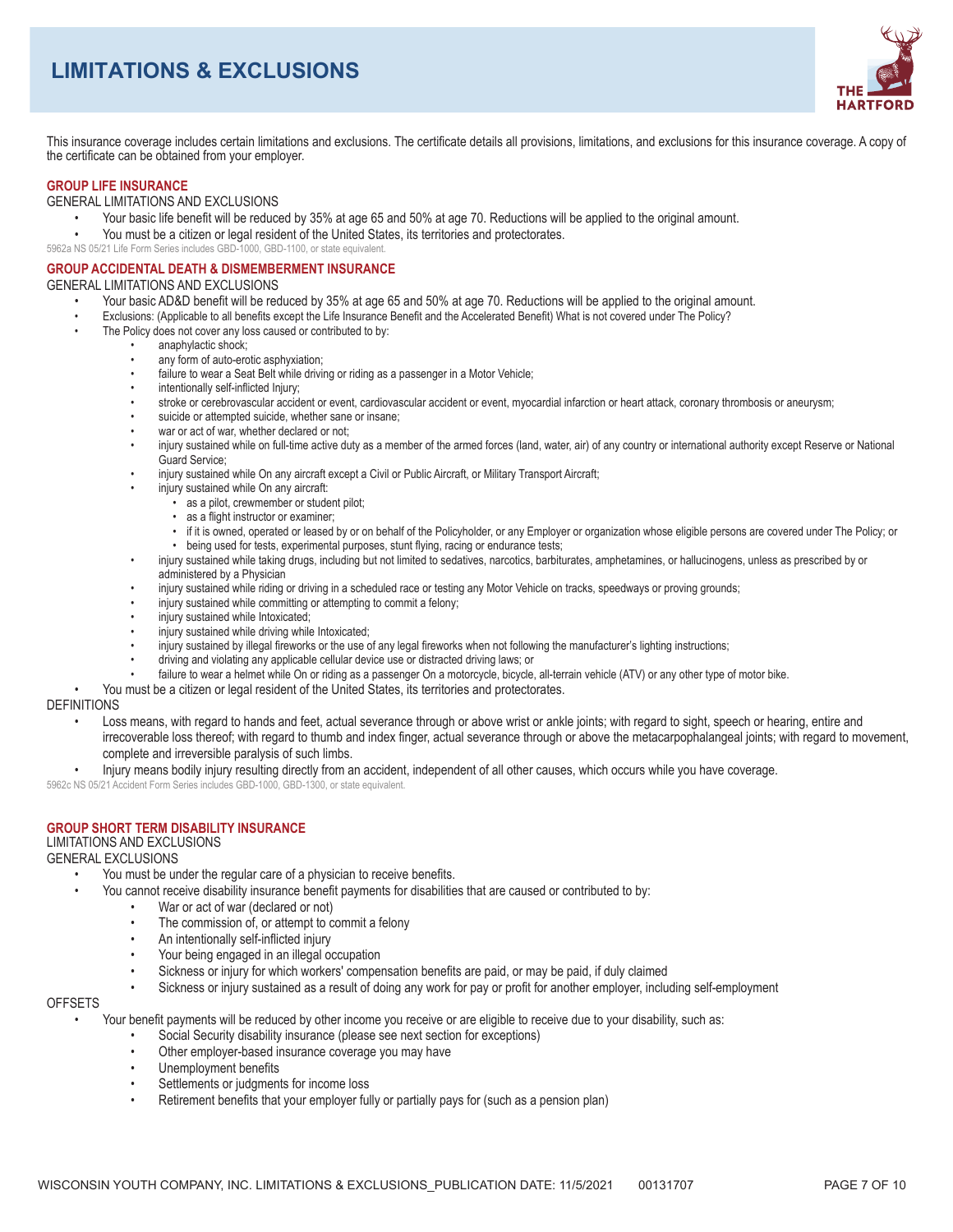- Your benefit payments will not be reduced by certain kinds of other income, such as:
	- Retirement benefits if you were already receiving them before you became disabled
	- Retirement benefits that are funded by your after-tax contributions your personal savings, investments, IRAs or Keoghs profit-sharing
	- $\bullet$ Most personal disability policies
	- Social Security cost-of-living increases  $\bullet$

This example is for purposes of illustrating the effect of the benefit reductions and is not intended to reflect the situation of a particular claimant under the Policy:

Insured's weekly [Pre-Disability Earnings/Basic weekly Pay] \$1,000 Short term disability benefits percentage x 60% Unreduced maximum benefit \$600 Less Social Security disability benefit per week - \$300 Less state disability income benefit per week - \$100 Total amount of short term disability benefit per week \$200

## THIS POLICY PROVIDES LIMITED BENEFITS.

This limited benefit plan (1) does not constitute major medical coverage, and (2) does not satisfy the individual mandate of the Affordable Care Act (ACA) because the coverage does not meet the requirements of minimum essential coverage.

In New York: This Disability policy provides disability income insurance only. It does NOT provide basic hospital, basic medical or major medical insurance as defined by the New York State Department of Financial Services.

5962e NS 05/21 Disability Form Series includes GBD-1000, GBD-1200, or state equivalent.

### **GROUP LONG TERM DISABILITY INSURANCE**

## **LIMITATIONS AND EXCLUSIONS**

**GENERAL EXCLUSIONS** 

- You must be under the regular care of a physician to receive benefits.
	- You cannot receive disability insurance benefit payments for disabilities that are caused or contributed to by:
		- War or act of war (declared or not)
		- $\bullet$ The commission of, or attempt to commit a felony
		- $\bullet$ An intentionally self-inflicted injury
		- Your being engaged in an illegal occupation
- PRE-EXISTING CONDITIONS Your insurance excludes the benefits you can receive for pre-existing conditions. In general, if you were diagnosed or received care for a condition before the
	- effective date of your certificate, you will be covered for a disability due to that condition only if:
		- You have not received treatment for your condition for 3 months before the effective date of your insurance, or
		- $\bullet$ You have been insured under this coverage for 12 months prior to your disability commencing, so you can receive benefits even if you're receiving treatment, or
		- You have already satisfied the pre-existing condition requirement of your previous insurer

## **I IMITATIONS**

Mental Illness and Substance Abuse Limitation. If you are disabled because of Mental Illness or because of alcoholism or the use of narcotics, sedatives, stimulants, hallucinogens or other similar substance, benefits will be payable for a maximum of 24 months in your lifetime, unless at the end of that 24 months, you are confined to a hospital or other place licensed to provide medical care for your disability.

## **OFFSETS**

- Your benefit payments will be reduced by other income you receive or are eligible to receive due to your disability, such as:
	- Social Security disability insurance (please see next section for exceptions)
		- Workers' compensation
	- $\ddot{\phantom{a}}$ Other employer-based insurance coverage you may have
	- Unemployment benefits  $\bullet$
	- Settlements or judgments for income loss  $\blacksquare$
	- Retirement benefits that your employer fully or partially pays for (such as a pension plan)
- Your benefit payments will not be reduced by certain kinds of other income, such as:
	- Retirement benefits if you were already receiving them before you became disabled
	- $\ddot{\phantom{a}}$ Retirement benefits that are funded by your after-tax contributions your personal savings, investments, IRAs or Keoghs profit-sharing
	- $\bullet$ Most personal disability policies
	- Social Security cost-of-living increases

This example is for purposes of illustrating the effect of the benefit reductions and is not intended to reflect the situation of a particular claimant under the Policy:

Insured's monthly [Pre-Disability Earnings/Basic Monthly Pay] \$3,000 Long term disability benefits percentage x 60% Unreduced maximum benefit \$1,800 Less Social Security disability benefit per month - \$900 Less state disability income benefit per month - \$300 Total amount of long term disability benefit per month \$600

### THIS POLICY PROVIDES LIMITED BENEFITS.

This limited benefit plan (1) does not constitute major medical coverage, and (2) does not satisfy the individual mandate of the Affordable Care Act (ACA) because the